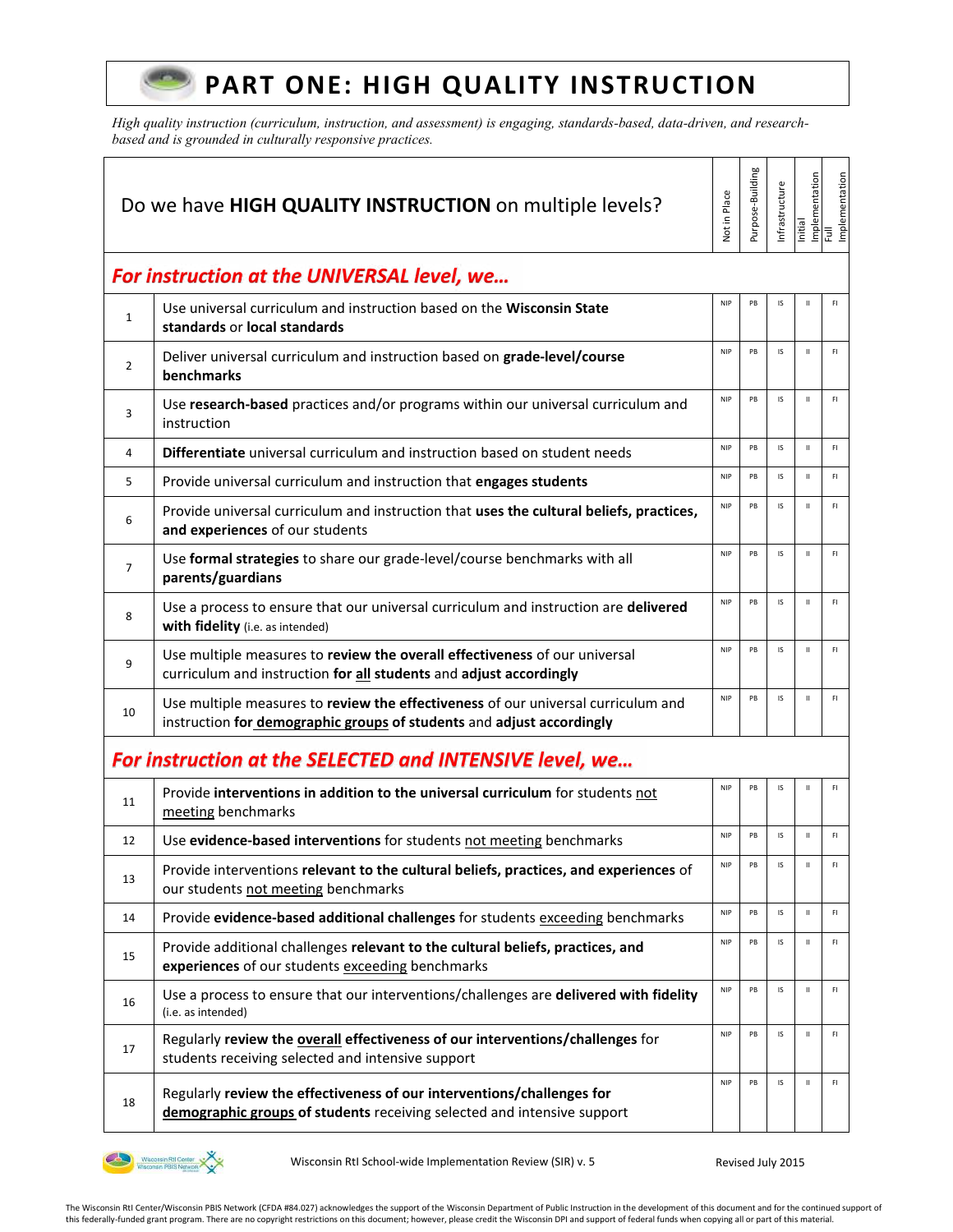### **PART TWO: BALANCED ASSESSMENT**

*Continuous review of student progress involves a balanced, systematic process of constant inquiry that uses multiple measures to determine the current skill level of students, how students are responding to core curriculum and instruction, and how students are responding to interventions or additional challenges.* 

| Do we use <b>BALANCED ASSESSMENTS</b> to continuously review<br>student progress? |                                                                                                                                                                                            | Not in Place | Purpose-Building | nfrastructure | nitial Implementation | Full Implementation |
|-----------------------------------------------------------------------------------|--------------------------------------------------------------------------------------------------------------------------------------------------------------------------------------------|--------------|------------------|---------------|-----------------------|---------------------|
|                                                                                   | For assessment of learning at the UNIVERSAL level, we                                                                                                                                      |              |                  |               |                       |                     |
| 19                                                                                | Use a process to screen all students on grade-level/course benchmarks multiple<br>times each year                                                                                          | <b>NIP</b>   | PB               | IS            | $\mathbf{H}$          | F1                  |
| 20                                                                                | Use valid and reliable universal screening tools/processes                                                                                                                                 | <b>NIP</b>   | PB               | IS            | $\mathbf{H}$          | FI.                 |
| 21                                                                                | Use a screening process that is relevant to our students' cultural beliefs, practices,<br>and experiences                                                                                  | <b>NIP</b>   | PB               | IS            | $\mathbf{H}$          | F1                  |
| 22                                                                                | Use multiple measures in our universal screening process                                                                                                                                   | <b>NIP</b>   | PB               | IS            | $\mathsf{II}$         | F1                  |
| 23                                                                                | Use decision rules to determine levels of support for students based on universal<br>screening results                                                                                     | <b>NIP</b>   | PB               | IS            | $\mathbf{H}$          | FI                  |
| 24                                                                                | Use a system to document universal screening results and instructional decisions                                                                                                           | <b>NIP</b>   | PB               | IS            | $\mathbf{H}$          | FI                  |
| 25                                                                                | Use formal strategies that ensure parents/guardians know and understand<br>universal screening results                                                                                     | <b>NIP</b>   | PB               | IS            | $\mathbf{H}$          | F1                  |
| 26                                                                                | Use a process to analyze aggregated universal screening results                                                                                                                            | <b>NIP</b>   | PB               | IS            | $\mathbf{H}$          | F1                  |
| 27                                                                                | Use a process to analyze disaggregated universal screening results (i.e. by student<br>demographic groups)                                                                                 | <b>NIP</b>   | PB               | IS            | $\mathsf{II}$         | F1                  |
| 28                                                                                | Regularly review the effectiveness and efficiency of our universal screening<br>processes                                                                                                  | <b>NIP</b>   | PB               | IS            | $\mathbf H$           | F1                  |
|                                                                                   | For assessment of learning at the SELECTED AND INTENSIVE levels, we                                                                                                                        |              |                  |               |                       |                     |
| 29                                                                                | Use valid and reliable diagnostic data to provide in-depth information about<br>students in need of support at the selected and intensive levels                                           | <b>NIP</b>   | PB               | IS            | Ш                     | F1                  |
| 30                                                                                | Use valid and reliable tools to monitor the progress of students receiving<br>interventions/additional challenges                                                                          | <b>NIP</b>   | PB               | IS            | $\mathbf H$           | F1                  |
| 31                                                                                | Use a process based on the intensity of the intervention/challenge to determine<br>the frequency of progress-monitoring for students receiving support at selected<br>and intensive levels | <b>NIP</b>   | PB               | IS            | $\mathbf H$           | F1                  |
| 32                                                                                | Frequently review progress-monitoring data to gauge whether students are<br>making adequate progress in response to the interventions/challenges and adjust<br>accordingly                 | <b>NIP</b>   | PB               | IS            | $\mathbf{H}$          | F1                  |
| 33                                                                                | Use a system to document student-level progress-monitoring data and<br>instructional decisions for students at the selected and intensive levels of support                                | <b>NIP</b>   | PB               | IS            | $\mathsf{II}$         | F1                  |
| 34                                                                                | Use a process to regularly inform parents/guardians of ongoing student progress<br>in response to interventions/challenges                                                                 | <b>NIP</b>   | PB               | IS            | $\mathbf H$           | F1                  |

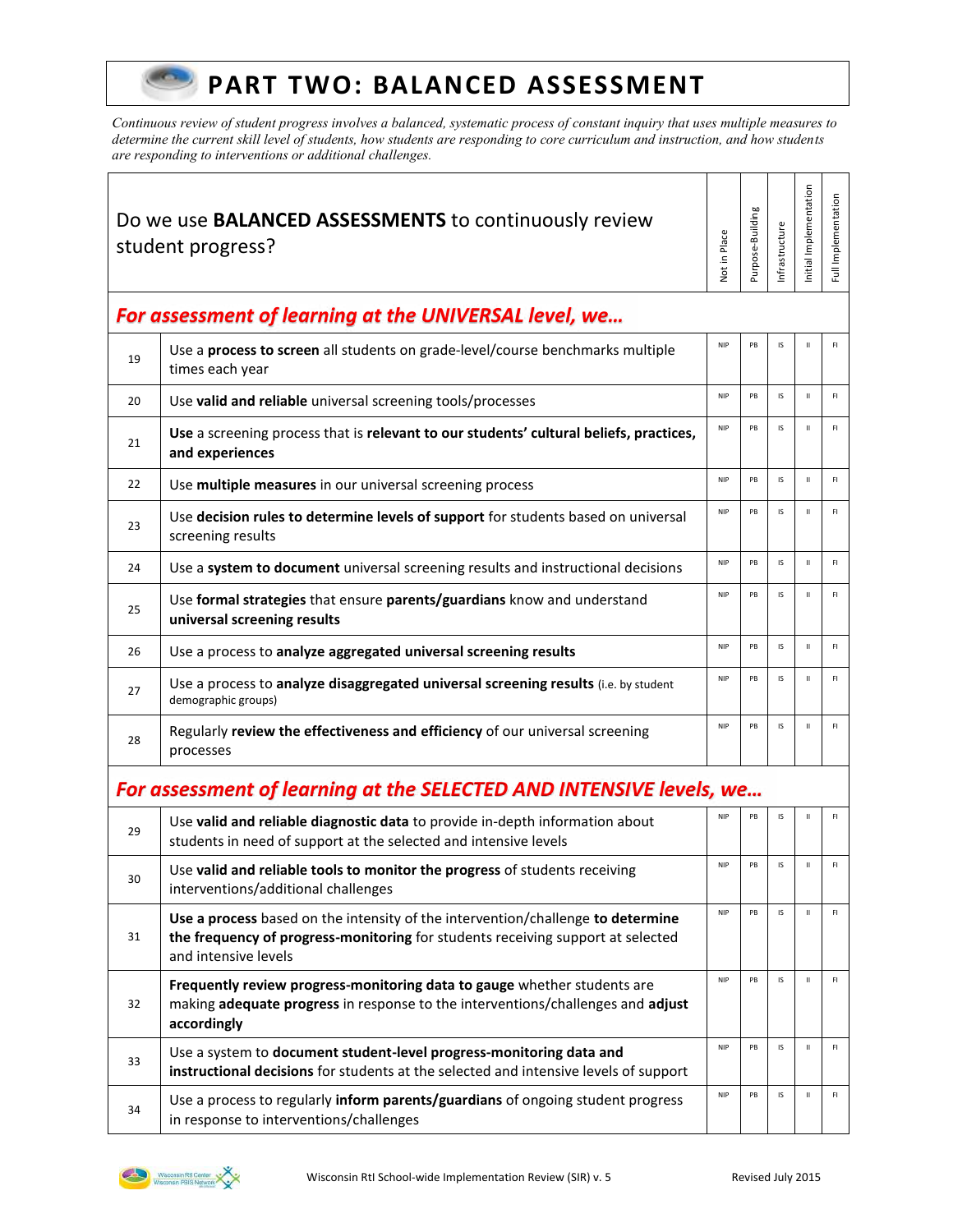## **PART THREE: COLLABORATION**

*Collaboration is a process where people work together to identify and provide supports to students to increase their academic and behavioral success through data-based decision making.* 

Τ

Τ ┬ Τ ─┬ ┑

|                                                                                        | Do we <b>COLLABORATE</b> within our multi-level system of support?                                                                                                                                                  | Not in Place | Purpose-Building | Infrastructure | nitial Implementation                                                                        | Full Implementation |
|----------------------------------------------------------------------------------------|---------------------------------------------------------------------------------------------------------------------------------------------------------------------------------------------------------------------|--------------|------------------|----------------|----------------------------------------------------------------------------------------------|---------------------|
|                                                                                        | To strengthen the effect of our UNIVERSAL curriculum/instruction, we                                                                                                                                                |              |                  |                |                                                                                              |                     |
| 35                                                                                     | Collaborate frequently in grade level/content area teams about universal student<br>data and instructional practices                                                                                                | <b>NIP</b>   | PB               | IS             | Ш                                                                                            | F1                  |
| 36                                                                                     | Involve multiple staff roles in grade level/content area team discussions about<br>universal student data and instructional practices                                                                               | <b>NIP</b>   | PB               | IS             | $\rm H$                                                                                      | F1                  |
| 37                                                                                     | Demonstrate cultural competence when collaborating in grade level/content area<br>teams about universal student data and instructional practices                                                                    | <b>NIP</b>   | PB               | IS             | $\mathbf H$                                                                                  | F1                  |
| 38                                                                                     | Follow a consistent process to guide grade level/content area team discussions and<br>decisions at the universal level                                                                                              | <b>NIP</b>   | PB               | IS             | $\mathbf H$                                                                                  | F1                  |
| 39                                                                                     | Collaborate periodically across grade levels/content areas about universal student<br>data and instructional practices                                                                                              | <b>NIP</b>   | PB               | IS             | $\mathsf{H}% _{0}\left( \mathcal{M}_{0}\right) =\mathsf{H}_{0}\left( \mathcal{M}_{0}\right)$ | F1                  |
| To strengthen the effect of our SELECTED AND INTENSIVE<br>interventions/challenges, we |                                                                                                                                                                                                                     |              |                  |                |                                                                                              |                     |
| 40                                                                                     | Involve multiple staff roles in grade level/content area teams when determining<br>the appropriate type and level of intensity of interventions/challenges for students<br>in need of support at the selected level | <b>NIP</b>   | PB               | IS             | $\mathbf{H}$                                                                                 | F1                  |
| 41                                                                                     | Demonstrate cultural competence when collaborating in grade level/content area<br>teams about the appropriate nature of support at the selected level                                                               | <b>NIP</b>   | PB               | IS             | $\mathbf H$                                                                                  | F1                  |
| 42                                                                                     | Follow a consistent process to guide grade level/content area team discussions and<br>decisions about support at the selected level                                                                                 | <b>NIP</b>   | PB               | IS             | $\mathbf H$                                                                                  | F1                  |
| 43                                                                                     | Use a process to collaborate with and engage parents/guardians of students<br>receiving support at the selected level                                                                                               | <b>NIP</b>   | PB               | IS             | $\mathbf{H}$                                                                                 | F1                  |
| 44                                                                                     | Work collectively to provide interventions/challenges for students receiving<br>support at the selected level                                                                                                       | <b>NIP</b>   | PB               | IS             | $\mathbf H$                                                                                  | F1                  |
| 45                                                                                     | Use a process to access timely building-level problem-solving team support for<br>students in need of support at the intensive level                                                                                | <b>NIP</b>   | PB               | IS             | $\mathbf H$                                                                                  | F1                  |
| 46                                                                                     | Involve multiple staff roles in our building-level problem-solving team for students<br>in need of support at the intensive level                                                                                   | <b>NIP</b>   | PB               | IS             | $\mathbf H$                                                                                  | F1                  |
| 47                                                                                     | Follow a data-based process to guide building-level problem-solving team<br>decisions about the nature and level of intensity of interventions/challenges for<br>students in need of support at the intensive level | <b>NIP</b>   | PB               | IS             | $\mathbf H$                                                                                  | F1                  |
| 48                                                                                     | Use a culturally competent process when collaborating in our building-level<br>problem-solving team                                                                                                                 | <b>NIP</b>   | PB               | IS             | $\mathbf H$                                                                                  | F1                  |



 $\left( -1\right)$ 

Г